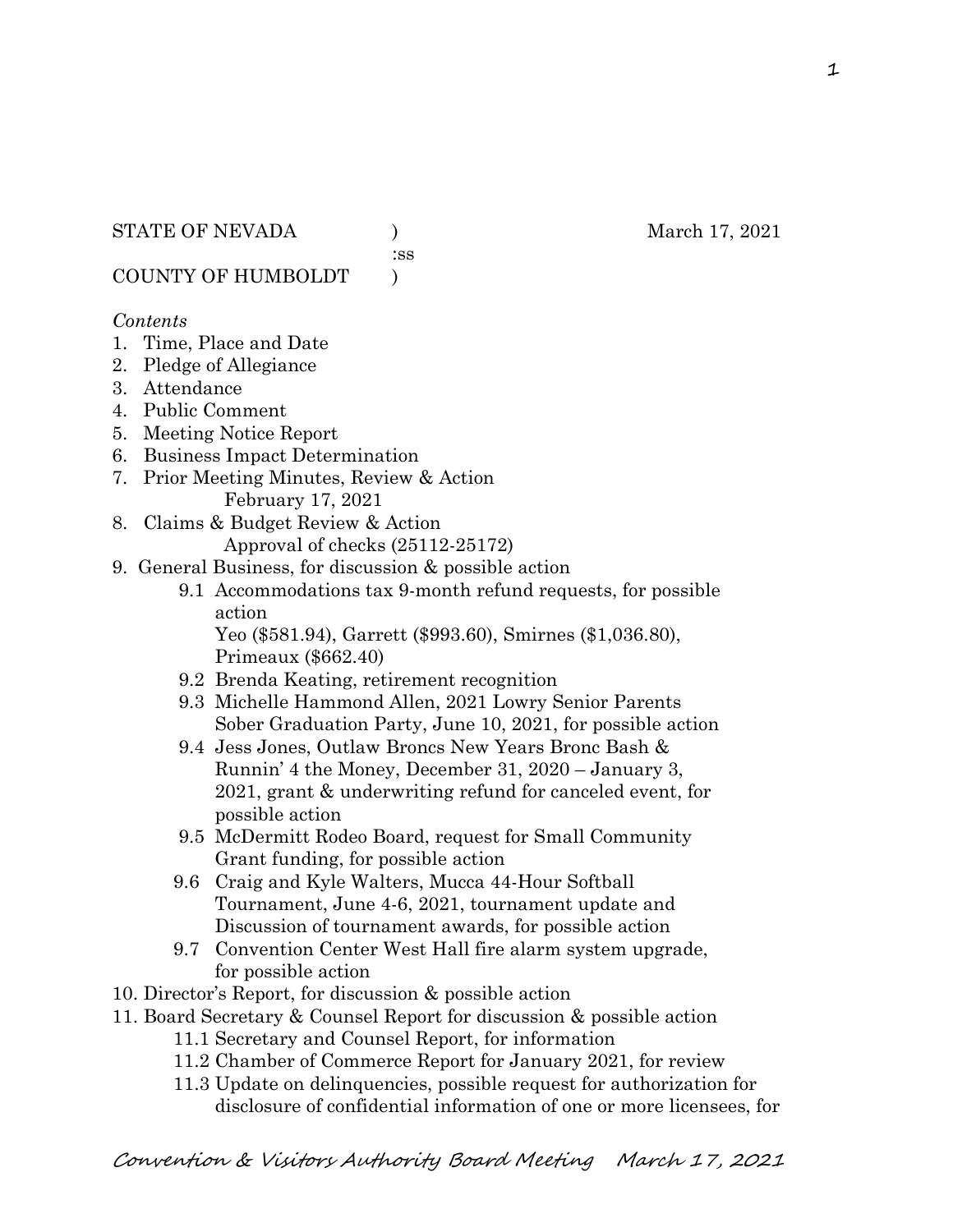possible action

- 11.4 Improvement projects status reports West Hall street sign, Joe Mackie Hall improvements, West Hall parking lighting, Joe Mackie Hall chiller
- 11.5 COVID-19 developments
- 11.6 Other recent developments
- 12. Board Administrator Report, for discussion & possible action 12.1 Financial reports, for information
- 13. Other Reports
- 14. Next Meeting Date
- 15. Adjournment

#### **MINUTES, MARCH 17, 2021**

**1. Time, Place and Date.** The Winnemucca Convention & Visitors Authority met in regular session in full conformity with the law at the Winnemucca Convention Center, West Hall, Winnemucca, Nevada at 4:00 pm on Wednesday, March 17, 2021 with Chairman Terry Boyle presiding.

In accordance with Governor Sisolak's Declaration of Emergency in Response to the COVID-19 epidemic, the Board's meeting was conducted online via Microsoft Teams and in person. The configuration of the Board's meeting room was set up to accommodate a minimum of 6 feet between each Board and Staff member at the head table. The audience chairs were set up not closer than 6 feet to the head table, with seats not less than a minimum of 6 feet apart in all directions.

### **2. Pledge of Allegiance.**

**3. Attendance.** *Convention and Visitors Authority Board Officials Present:*

| Terry Boyle                    | Chairman and Motel Representative      |
|--------------------------------|----------------------------------------|
| <b>Brian Stone</b>             | Vice Chairman and Hotel Representative |
| Jim Billingsley                | Treasurer and City Representative      |
| Ron Cerri, via Microsoft Teams | County Representative                  |
| John Arant                     | Business Representative                |
| <b>Bill Macdonald</b>          | Secretary and Counsel                  |
| Kendall Swensen                | Board Administrator                    |

*Convention and Visitors Authority Board Officials Absent:* None

*Staff Members Present:* Kim Petersen Director Shelly Noble Administrative Clerk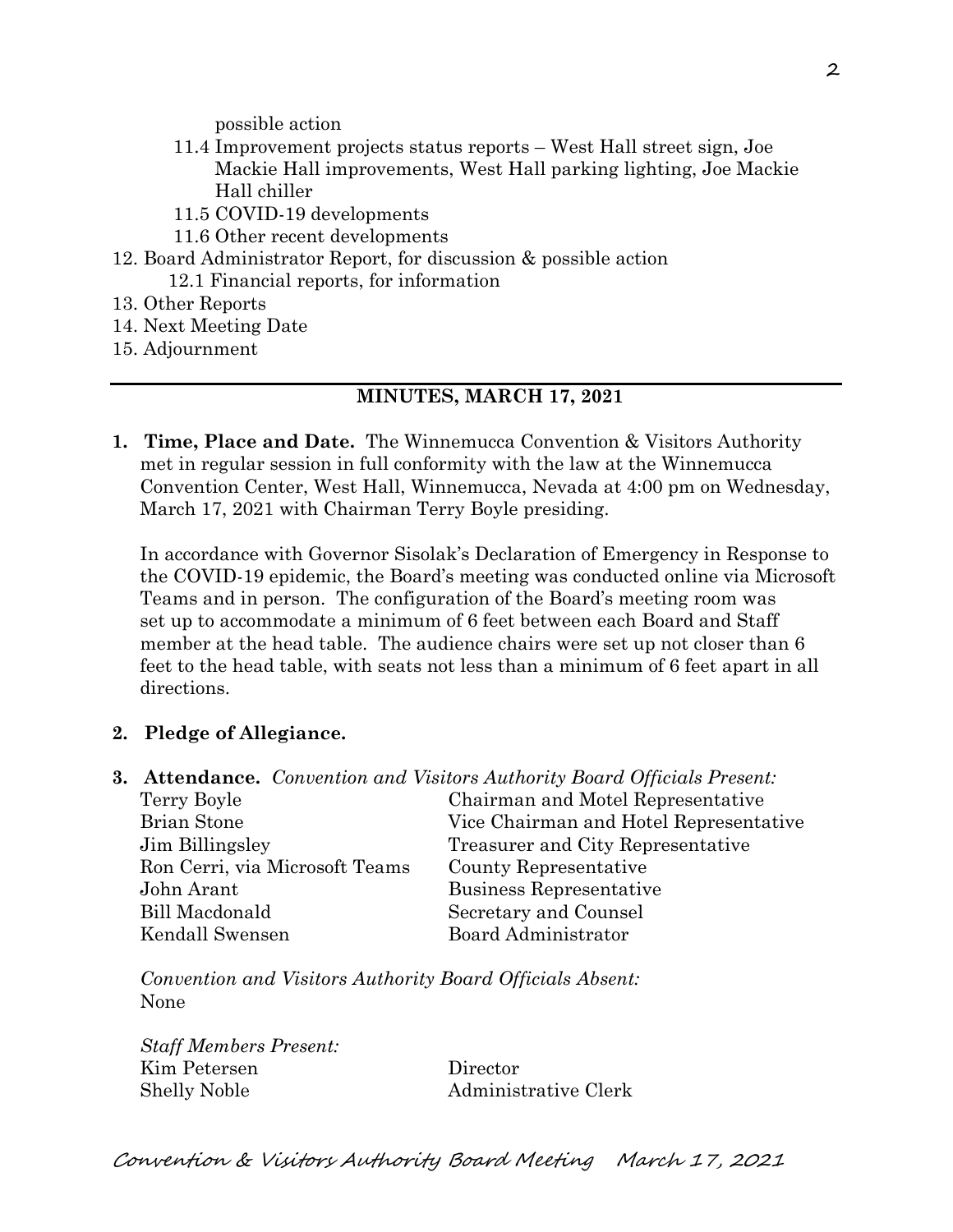*Staff Members Absent:* None

| <b>Others Present:</b> |                                   |  |
|------------------------|-----------------------------------|--|
| Craig Walters          | Mucca 44-Hour Softball Tournament |  |
| Kyle Walters           | Mucca 44-Hour Softball Tournament |  |
| Jess Jones             | <b>Outlaw Broncs</b>              |  |
| Michelle Allen         | LHS Sober Grad Party              |  |
| Reece Kalkoske         | LHS Sober Grad Party              |  |
| Kayleen Urain          | LHS Sober Grad Party              |  |
|                        |                                   |  |

## **4. Public Comment.**

None.

#### **5. Meeting Notice Report.**

Chairman Boyle reported that notice, including meeting agenda, was posted by Shelly Noble by 9:00 am Friday, February 12, 2021 at Humboldt County Library, Court House, Post Office, City Hall and Convention Center West Hall. No persons have requested mailed notice during the past six months.

**6. Business Impact Determination.** Chairman Boyle asked whether any agenda item proposes the adoption by the city or by the county or by the WCVA of any rule, including any ordinance or resolution which would impose, increase or change the basis for the calculation of a fee that is paid in whole or in substantial part by businesses, which would impose a direct and significant economic burden upon a business or directly restrict the formation or expansion of a business, pursuant to NRS Chapter 237? The Chairman called for board or public input thereon; Counsel reported there was no agenda problem; there was no public comment thereon. Action taken.

 *Terry Boyle made a motion that there appears to be no business impacting fee matter on today's agenda. The motion carried, 5-0.*

**7. Minutes, Review & Action** 

Prior meeting minutes of February 17, 2021. *Jim Billingsley made a motion to accept the minutes of the February 17, 2021 meeting. Motion carried, 5-0.*

**8. Claims, Review & Action.** The following claims, which had been submitted in list form to the board members for review with their 3-day meeting notice and agenda, with the opportunity to obtain further information before or at the meeting, were submitted for payment on February 17, 2021:

| <b>BANK ACCOUNT</b> | <b>CHECK NUMBERS</b> | <b>AMOUNT</b> |
|---------------------|----------------------|---------------|
| Nevada State Bank   | 25112 - 25172        | \$348,259.03  |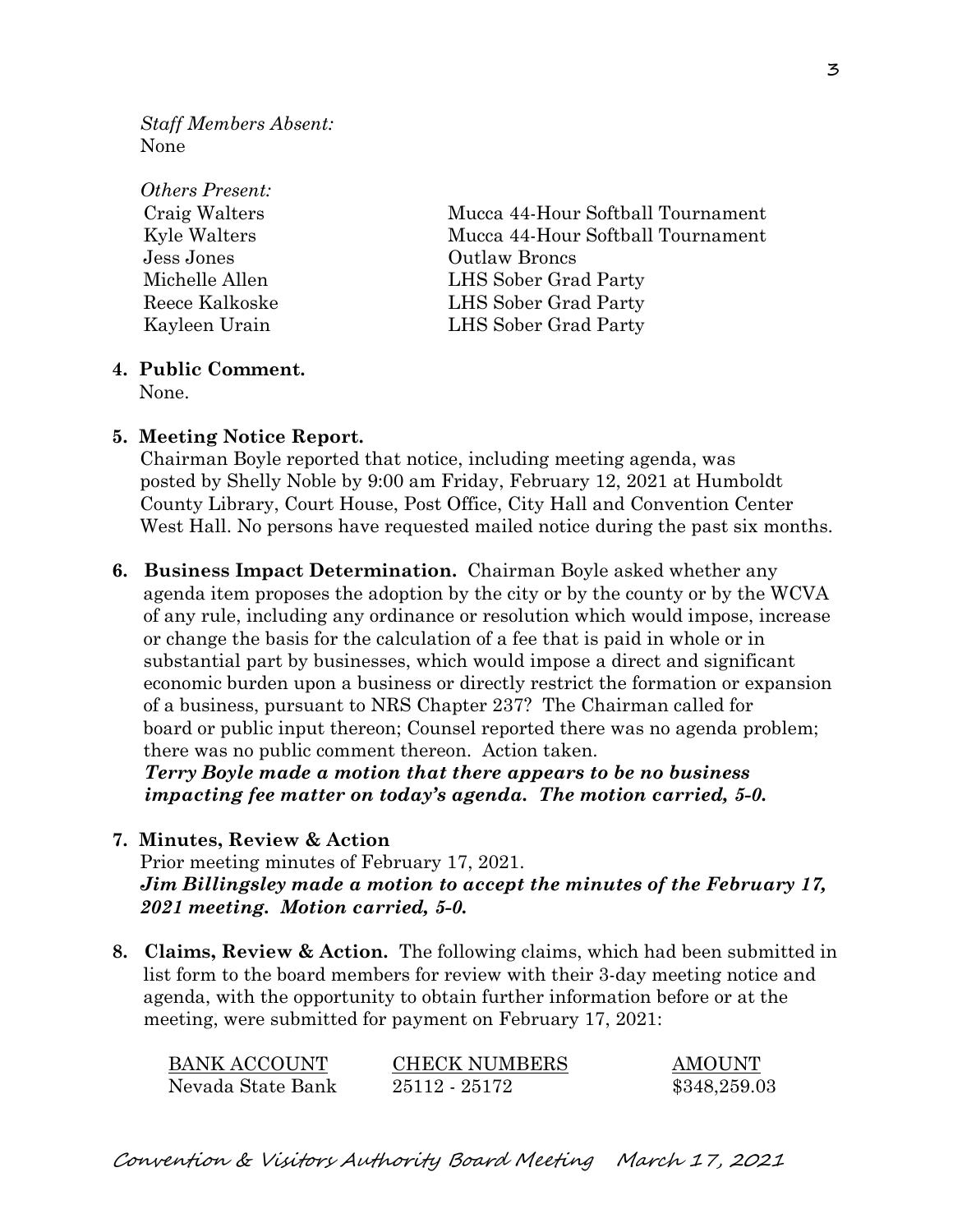*John Arant made a motion to approve all claims submitted for March 17, 2021. The motion carried, 5-0.*

## **9. General Business, for discussion & possible action**

**9.1 Accommodations tax 9-month refund requests, for possible action**

**Yeo (\$581.94), Garrett (\$993.60), Smirnes (\$1,036.80), Primeaux (\$662.40)**

*Terry Boyle made a motion to approve the accommodation tax 9-months deemed to be a permanent resident refunds for Casie Yeo (\$581.94), Ben Garrett (\$993.60), Andrew Smirnes (\$1,036.80), Kellie Primeaux (\$662.40). Motion carried, 5-0.* 

## **9.2 Brenda Keating, retirement recognition**

Kim and Terry presented Brenda with an engraved vase and flowers in recognition of her sixteen years with the Convention Center and all her efforts in making our events as successful as possible. Thank you, Brenda!

## **9.3 Michelle Hammond Allen, 2021 Lowry Senior Parents Sober Grad Party, June 10, 2021, donation request, for possible action**

Michelle is here today, along with graduating seniors Reece and Kayleen, to make the request for this event. The WCVA board has supported the sober grad party for many years. Due to the pandemic, last year's funds were redirected to other ways to support the graduating seniors since the all-night grad party was canceled. This year the senior parents are working to ensure that as long as there are no spikes in local covid cases in the next few months, that this year's graduating seniors have a grad party celebration. The senior parents are also hosting other events this spring for their students since these kids haven't had a lot of opportunity to be together in class or during extracurricular activities that were suspended over the past year. These additional senior events include a movie night, bowling, a Cruise the Mucc Night and others. Some of the events may have an attendance limit so that safety concerns are addressed, but they are working to include as many seniors as possible. This year's grad party is to be held at the Exhibit Hall at the Winnemucca Events Complex so the request is for a cash donation (grant) as well as payment of the rental fee for the Exhibit Hall. *Jim Billingsley made a motion to approve a \$3,500 grant and payment of the WEC Exhibit Hall rental fee (\$450) for the 2021 Lowry Sober Grad Party, June 10, 2021. Motion carried, 5-0.* 

**9.4 Jess Jones, Outlaw Broncs New Years Bronc Bash & Runnin' 4 the Money, December 31, 2020 – January 3, 2021, grant & underwriting refund for canceled event, for possible action**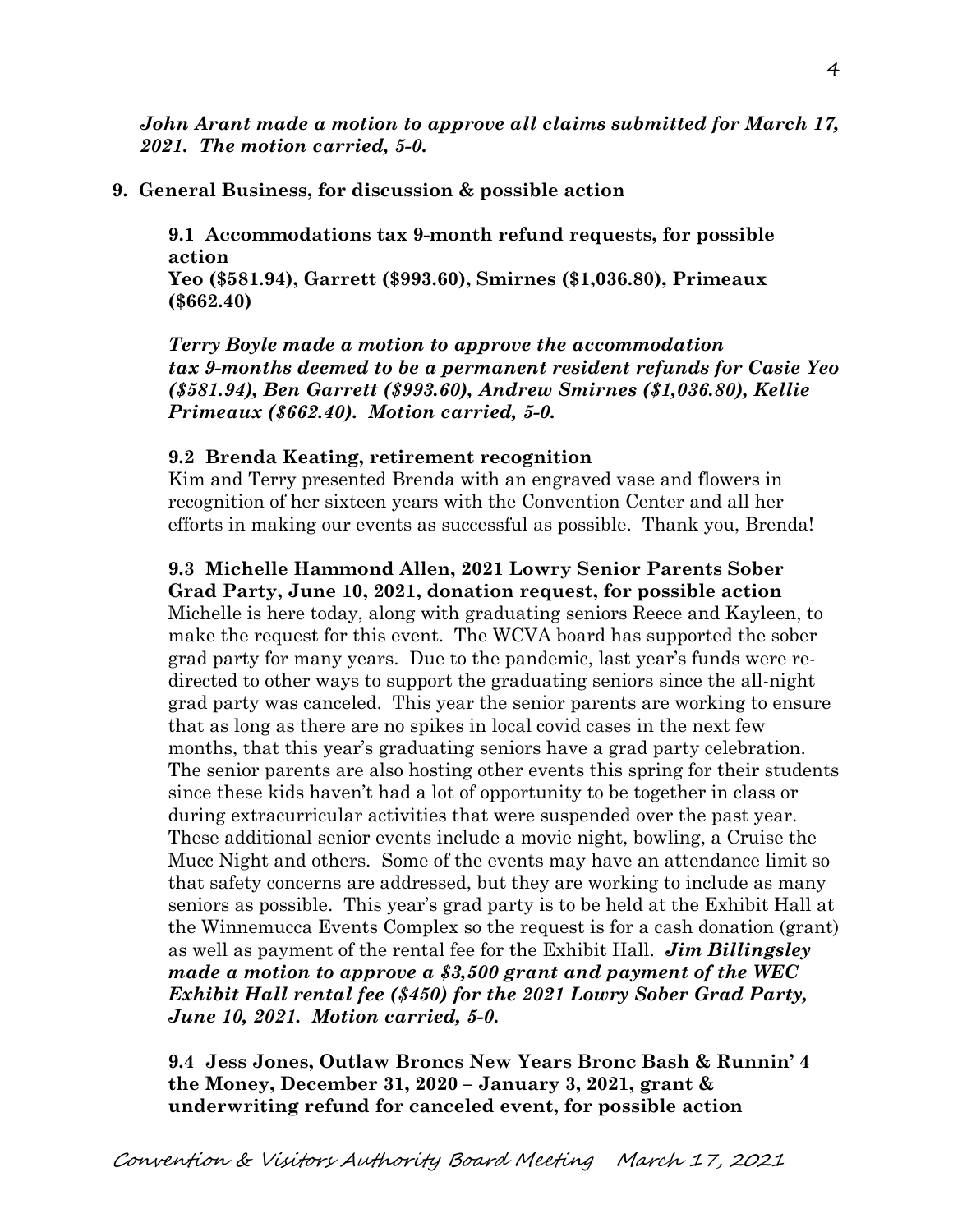Last September and October Jess came before this board to request funding for this event. At that time, this board expressed their concern that Covid-19 restrictions would hinder his ability to produce the event safely and spectators may not attend. Conversations were held between Jess and this board when Jess made his request that due to the pandemic, it was risky to plan for an event of this size and that cancelation was a possibility, possibly at the last minute. The board was also concerned because in past years the attendance has been primarily local, so the number of hotel/motel rooms rented to participants and spectators was very minimal. This board funds events they feel will fill hotel/motel rooms with visitors so funding an event that is mostly attended by locals causes concern. Even so, in an attempt to bring visitors to town and spur hotel/motel room rentals and other positive economic impact for our community over this holiday, the board approved a \$10,000 grant and \$10,000 underwriting on October 21, 2020. The check for this funding was issued in the November check run, which has been our usual procedure. As we know, in the weeks that followed the local Covid-19 cases increased substantially and mandates from the governor were put in place. These mandates were very fluid at this time and changed every few weeks. In December, after consulting with Ag #3 legal counsel Kent Maher, the Ag District #3 closed the Winnemucca Events Complex (WEC) to all events until further notice. Kent Maher had told Kim that the mandates that Jess was following were the wrong ones as they were not the most current. Kim contacted Jess via USMail to notify him of this decision and to also request that he (Jess) return the WCVA funds that were advanced for this event. Jess responded by meeting with Kim and demanding that the event be allowed to proceed and that the mandates DID allow him to produce his event, but Kim reiterated again that the Winnemucca Events Complex was closed to all events until further notice and the event funding was to be returned to WCVA. On February 2, Kim again sent Jess a memo (via certified mail) requesting WCVA funds be returned but we received no response and no repayment of funds.

Jess was notified of this agenda item since we have not had any contact with him or return of WCVA funds to date and he is in attendance to discuss this issue. Jess is still of the opinion, and operators of the Spring Creek facility agreed, that he could follow the governor's mandates and safely produce his event. Jess saw no reason for Ag #3's decision to close the Winnemucca Events Complex and was determined to go forward with his rodeo events. He is of the opinion that he should have been allowed to produce his event and then this wouldn't be an issue. Jess did hold his event at the Spring Creek Horse Palace and told the board that there were a reduced number of competitors and no spectators. He presented a profit and loss statement for this board's review. Jess admitted that the funds from WCVA were used to produce the Spring Creek event and he does not have the funds available to return them to WCVA. According to the financial information provided, the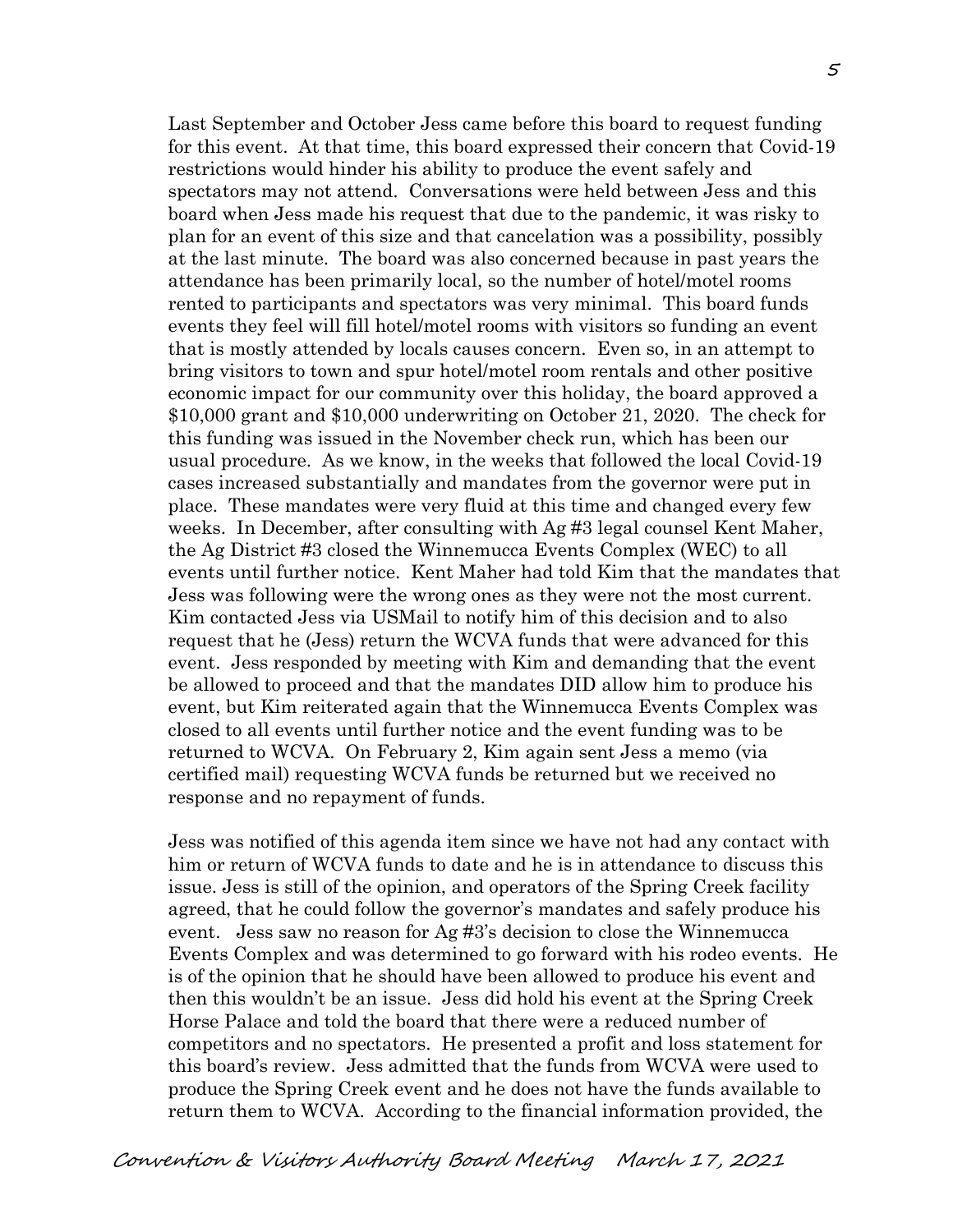event lost \$10,000 but it did not include the \$20,000 from WCVA that Jess used to produce the event in Spring Creek. Jess stated that there were some expenses not included in this information and that he did not make any money on the event. Board members were not happy to hear their funds were used in Spring Creek. Why would they fund an event in another community with no spectators? These were funds to be used in Winnemucca. Why would Jess think it was appropriate to use them to fund an event somewhere else? In order to come up with some kind of solution, Jess agreed to come back next month with more complete financial information. Board members also thought that Ag #3 needs to be in the conversation since the WEC is under their direction. Do they even want this event to return? At the April meeting this board will discuss recovery of their funds up to, and possibly accepting, a payment plan.

NOTE: At the end of the meeting the board decided that, in accordance with the information required with the funding form but not previously provided, they want to see the bank statements for December, January and February plus receipts for expenses for this event. Shelly will email Jess and request this additional information.

## **9.5 McDermitt Rodeo Board, request for Small Community Grant funding, for possible action**

The McDermitt Rodeo Board, with approval by the McDermitt Community Board, is requesting \$7,000 of their Small Community Grant funding to be used for improvements to the McDermitt Rodeo Grounds. This is within the requirements for these funds. *John Arant made a motion to approve \$7,000 of the McDermitt Community Board's Small Community Grant funding for the McDermitt Rodeo Board to be used for improvements to the McDermitt Rodeo Grounds. Motion carried, 5-0.* 

## **9.6 Craig and Kyle Walters, Mucca 44-Hour Softball Tournament, June 4-6, 2021, tournament update and discussion of tournament awards, for possible action**

Craig started the discussion by showing the board some of the awards they have presented to tournament participants the past two years. He stated, as he has in the past, that the awards package offered at this tournament is above and beyond any other awards at area softball tournaments. Craig wanted this board to see the great items they were able to award with WCVA funding.

Since Kyle is now the tournament director for this event, he took over the conversation from here. He stated that he did not want to talk about the past. He is here to discuss the funding that was awarded in February, \$2,500 grant and \$2,500 underwriting. He does not feel that this level of funding is fair, and he would like to discuss receiving an additional \$5,000 in WCVA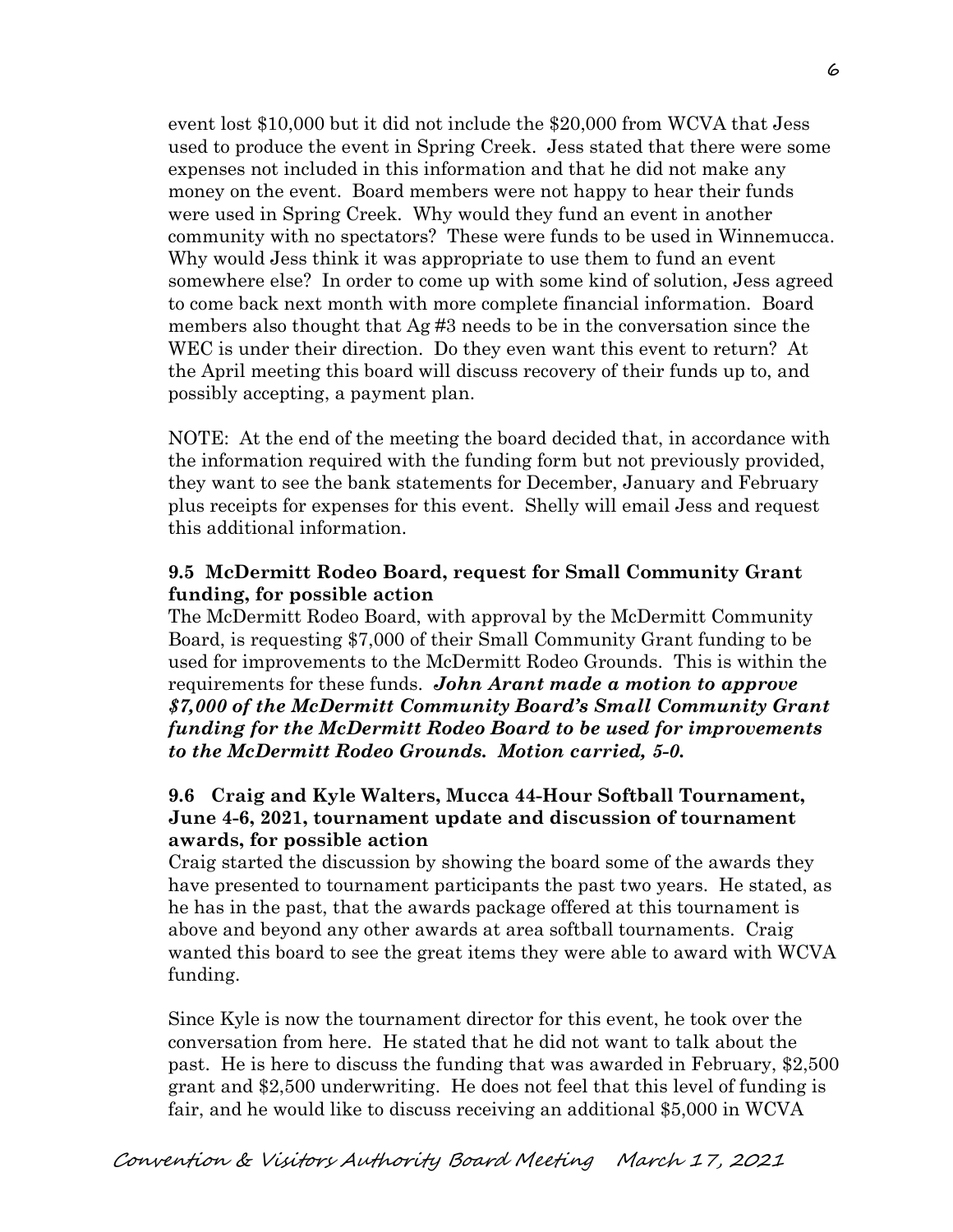funding so that the awards can remain at the same caliber as they have been in the past. Kyle stated that he continues to make contact with teams in an effort to make this tournament as successful as possible for everyone. To date, he has 82 teams committed to participating in the tournament and he expects to have 100 teams participating by the tournament date. When asked how many of these teams have paid the entry fee he stated that, so far, none of them have paid but he expects to start receiving team deposits and entry fees in the next couple of weeks.

Board member John Arant stated that he was not comfortable with approving additional funds and that the past most definitely did affect this year's funding decisions. As far as he is concerned, this event is "on probation" due to the management of the past two tournaments. John told Kyle that he could be the hero by stepping up to the task and producing an event that everyone can be proud of.

Board member Jim Billingsley agreed with Mr. Arant that he still had major concerns that precluded him from supporting additional funding. If there are 82 teams committed to this tournament – with the probability of this increasing to 100 teams – then the tournament expenses would all be easily covered (including the outstanding awards package) since the fixed costs of the tournament would remain the same. Jim also stated that the financial information that was previously presented contained some expense items that caused concerned him and could be reduced or eliminated, further adding to the bottom line. He is of the opinion that this board has been burned twice by this tournament and how problems have been managed (or not) and he is not willing to invest further at this time.

Board member Brian Stone commented that he feels that if instead of excuses some initiative to address previous concerns was shown there may be some additional support. Also, Brian stated that it is his opinion that they need to start collecting entry fees ASAP so that they have some income to start up with.

Chairman Terry Boyle would be amenable to increase funding next year IF this year's tournament is successful without the negativity and lack of transparency.

In the end, the board declined to approve additional funding for this year's tournament. They want to see how everything goes. They did leave the door open if there are unforeseen financial difficulties that occur. If this does happen, Kyle can make a request to this board, with proper documentation.

## **9.7 Convention Center West Hall fire alarm system upgrade, for possible action**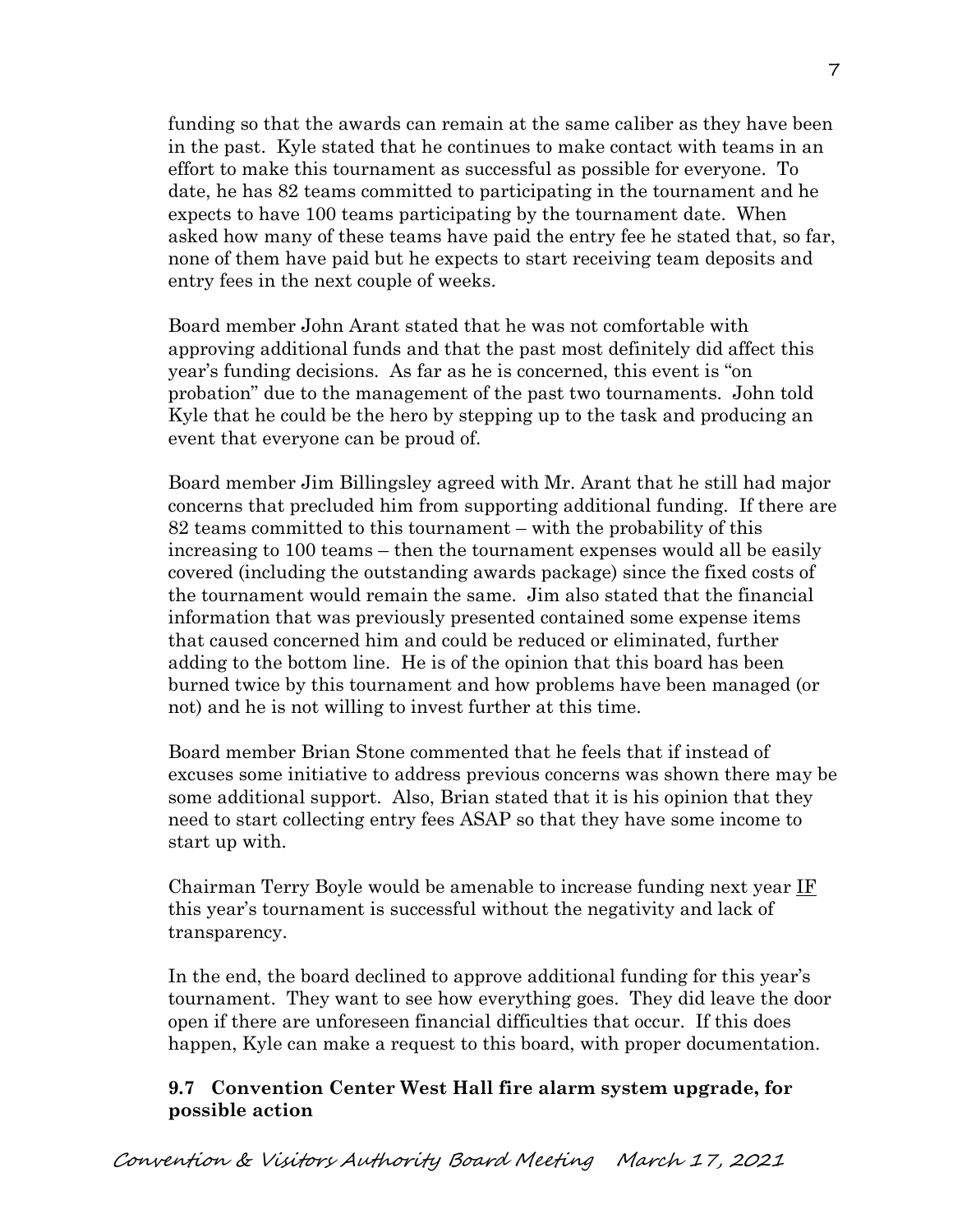By law, we are required to make an upgrade to this system. Kim had hoped to have an estimate for this upgrade but since he does not, it will be on a future agenda.

**10. Director's Report.**

None.

# **11. Secretary and Counsel, Monthly report, for discussion & possible action**

 **11.1 Chamber of Commerce Report for January 2021, for review** No report.

# **11.2 Update on delinquencies, possible request for authorization for disclosure of confidential information of one or more licensees, for possible action**

No report.

## **11.3 Joe Mackie Hall elevators project, for review and possible action**

Bill is working on the specs so we can go out to bid.

## **11.4 Improvement projects status reports –**

Melarkey Parking Lot lighting – work has begun on this project West Hall signage project – no report Joe Mackie Hall chiller – work is complete, waiting for state inspector West Hall street sign – no report

# **11.5 COVID-19 developments**

The governor's March update went into effect on March 15 – maximum capacity of 250 or 50% of fire code, whichever is less. All other requirements still apply.

# **11.6 Other Recent developments**

Bill recently realized that our hotel, motel and business rep terms ended in January. The commissioners usually make these appointments at their January meeting. Bill spoke with Abel and this item will be on the next commission agenda. He encouraged current board members to write a letter and submit it to the county and request to be appointed again for another two-year term.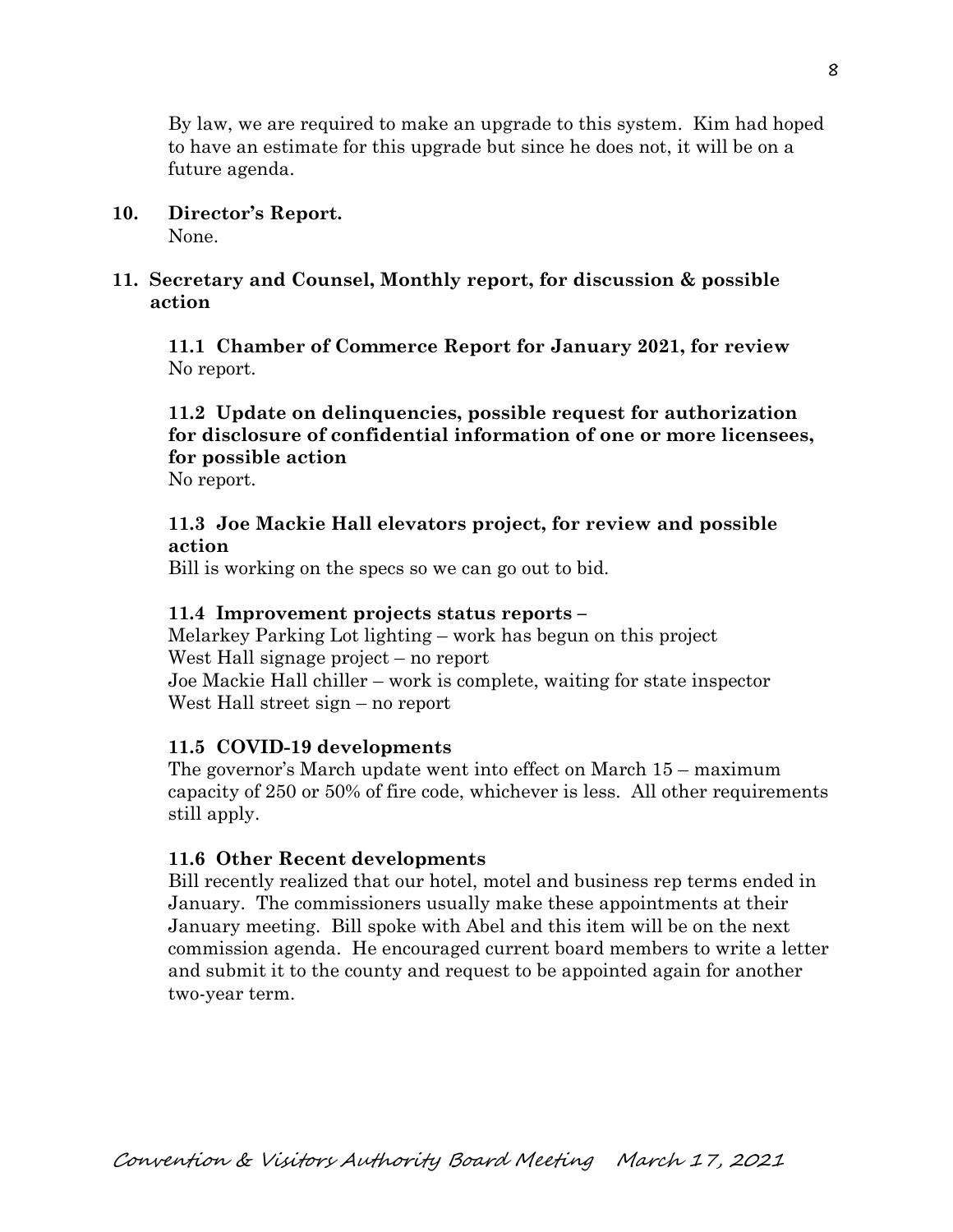## **12. Board Administrator.**

### **12.1 Financial Reports, for discussion**

Room tax cash is still down slightly. Our investment account is holding steady.

The 2022 WCVA tentative budget has been prepared. Kendall handed out copies to board members to review. A special meeting is scheduled for tomorrow to approve this budget.

### **13. Other reports**

### **13.1 Health board direction**

With the latest updates from the state, Kim is trying to get guidelines for Convention Center event producers. He is planning to login to the Health Board meeting tomorrow to see if he can get this information.

### 1**4. Public Comment**

None.

**15. Regular Business. Next Meeting. The Board confirmed the next regular meeting date of Wednesday, April 21, 2021, 4:00 pm.** 

## **16. Adjournment.** *John Arant made a motion to adjourn this meeting. Motion carried, 5-0.*

The meeting was adjourned to the next regular meeting, or to the earlier call of the Chairman or to the call of any three (3) members of the Board on three (3) working days notice.

Respectfully submitted,

Shelly Noble

APPROVED ON \_\_\_\_\_\_\_\_\_\_\_\_\_\_\_\_\_\_\_\_\_\_\_\_\_\_\_\_, 2021

As written\_\_\_\_\_\_\_\_\_\_\_\_\_\_\_

As corrected

Winnemucca Convention & Visitors Authority Board

Convention & Visitors Authority Board Meeting March 17, 2021